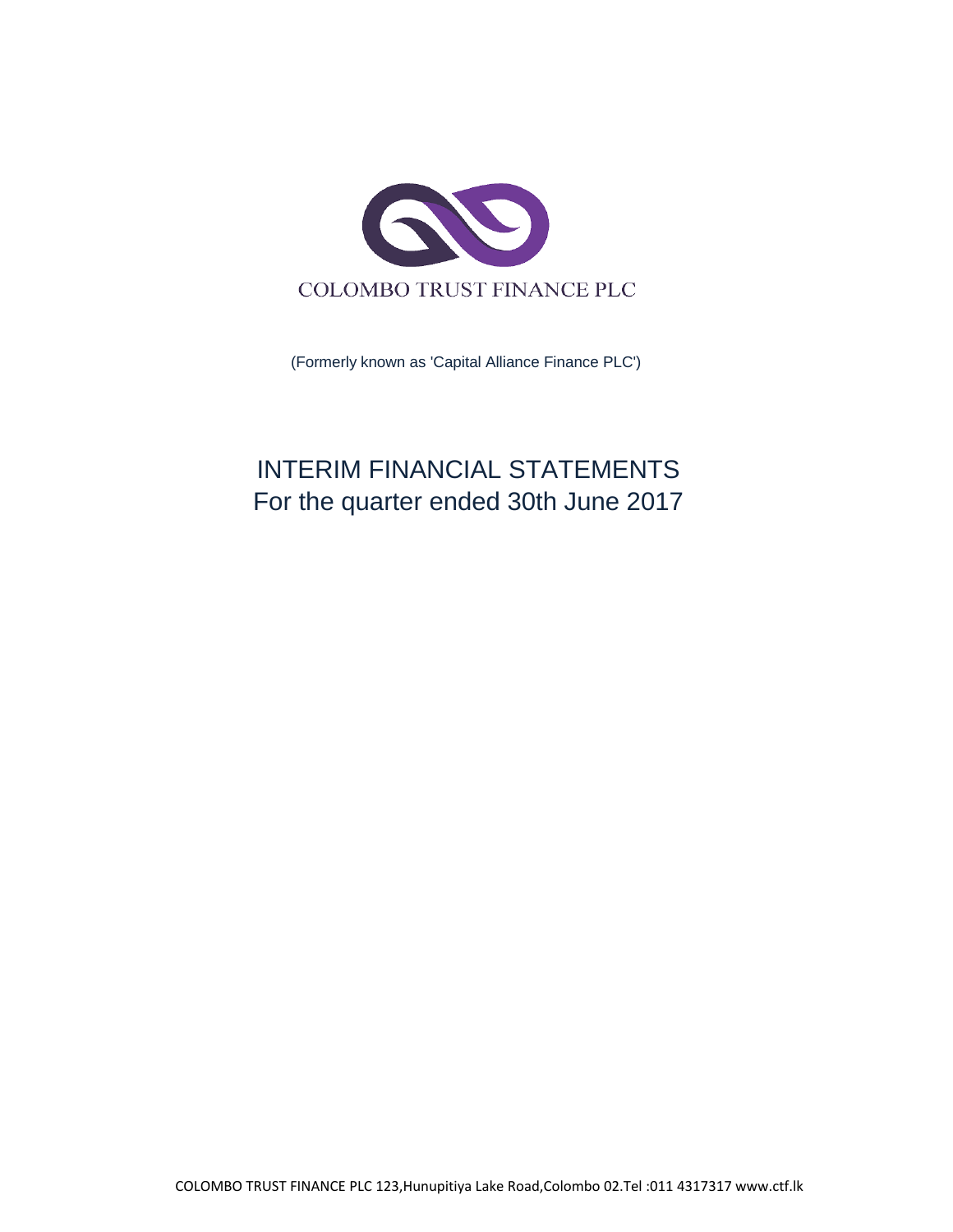#### **For the period ended 30-06-2017 Statement of Comprehensive Income COLOMBO TRUST FINANCE PLC**

|                                                                                 | For the quarter ended<br>(Unaudited) | <b>Variance</b>  |                |
|---------------------------------------------------------------------------------|--------------------------------------|------------------|----------------|
|                                                                                 | 30-Jun-17<br>Rs.                     | 30-Jun-16<br>Rs. | $\frac{0}{0}$  |
| <b>Interest Income</b>                                                          | 50,722,541                           | 38,677,910       | 31             |
| <b>Interest Expense</b>                                                         | (24,209,625)                         | (14, 974, 758)   | 62             |
| <b>Net Interest Income</b>                                                      | 26,512,916                           | 23,703,152       | 12             |
| Fee and commission income                                                       | 674,095                              | 394,899          | 71             |
| Fee and commission expenses                                                     | (25,000)                             | (162, 250)       | (85)           |
| Net fee and commission income                                                   | 649,095                              | 232,649          | 179            |
| Net gain/(loss) from financial instruments at fair value through profit or loss | 272,393                              | 133,031          | 105            |
| Other operating income                                                          | 1,946,173                            | 1,998,041        | (3)            |
| Impairment expenses for loans and advances and other losses                     | (217, 869)                           | 658,047          | (133)          |
| Net operating income                                                            | 29,162,708                           | 26,724,920       | 9              |
| <b>Operating Expenses</b>                                                       |                                      |                  |                |
| Personnel Cost                                                                  | (12, 574, 830)                       | (12, 146, 045)   | $\overline{4}$ |
| Depreciation and Amortization of property plant and equipment                   | (1,446,867)                          | (1,749,061)      | (17)           |
| General and Administrative Expenses                                             | (8,883,537)                          | (7,691,540)      | 15             |
| Operating profit before VAT on financial services and Income Tax                | 6,257,474                            | 5,138,274        | 22             |
|                                                                                 |                                      |                  |                |
| Value added tax (VAT) on financial services                                     | (2,253,615)                          | (1,400,883)      | 61             |
| Profit/(Loss) before Tax for the Period                                         | 4,003,859                            | 3,737,391        | $\overline{7}$ |
| Income tax expenses                                                             | (1,802,761)                          |                  | 100            |
| Profit/(Loss) for the Period                                                    | 2,201,098                            | 3,737,391        | (41)           |
| <b>Other Comprehensive Income</b>                                               |                                      |                  |                |
| Actuarial gains/(losses) on defined benefit plans                               |                                      |                  |                |
| Deferred tax on actuarial gain                                                  |                                      |                  |                |
| <b>Total Comprehensive Income for the Period</b>                                | 2,201,098                            | 3,737,391        | (41)           |
| Earnings/(loss) per share (Annualized)                                          | 0.19                                 | 0.32             |                |

**Figures in brackets indicate deductions.**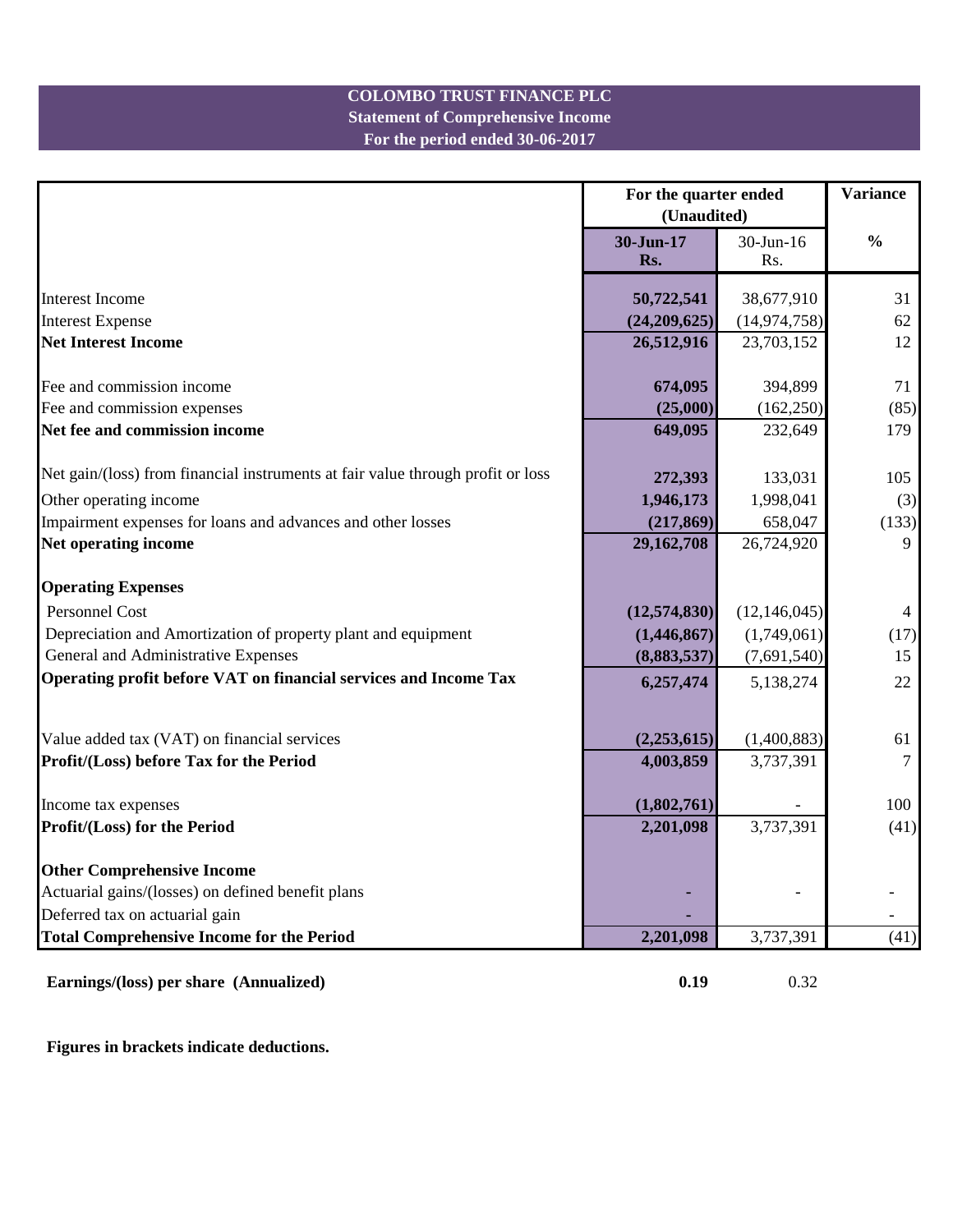#### **STATEMENT OF FINANCIAL POSITION COLOMBO TRUST FINANCE PLC AS AT 30.06.2017**

|                                                       | 30th June     | 31st March    |
|-------------------------------------------------------|---------------|---------------|
|                                                       | 2017          | 2017          |
|                                                       | (Unaudited)   | (Audited)     |
|                                                       | Rs.           | Rs.           |
| <b>ASSETS</b>                                         |               |               |
| Cash and Cash Equivalents                             | 29,428,254    | 16,557,401    |
| Investment In Repurchase Agreement                    | 13,941,364    | 31,536,017    |
| Assets held for sale                                  | 542,204       | 696,056       |
| Financial assets at fair value through profit or loss | 1,615,611     | 1,343,218     |
| Loans and receivables-Leases                          | 302,598,053   | 301,128,960   |
| Loans and receivables-Hire purchase                   | 37,688,224    | 47,534,446    |
| Loans and receivables-Other                           | 787,679,856   | 778,722,105   |
| Financial investments - Available-for-sale            | 345,775       | 345,775       |
| Financial investments - Held To Maturity              | 57,453,988    | 43,534,435    |
| Property, Plant & Equipment                           | 43,189,644    | 44,649,446    |
| Intangible assets                                     | 8,140,761     | 7,903,604     |
| Other assets                                          | 16,396,068    | 16,876,445    |
| Deferred tax assets                                   | 6,186,014     | 6,948,939     |
| <b>Total Assets</b>                                   | 1,305,205,817 | 1,297,776,847 |
|                                                       |               |               |
| <b>LIABILITIES</b>                                    |               |               |
| Due to customers                                      | 601,154,142   | 577,660,468   |
| Other borrowings                                      | 228,154,926   | 254,143,054   |
| <b>Retirement Benefit Obligations</b>                 | 4,647,262     | 4,380,076     |
| Trade & Other Payables                                | 21,862,400    | 14,407,260    |
| <b>Total Liabilities</b>                              | 855, 818, 730 | 850,590,858   |
| <b>CAPITAL AND RESERVES</b>                           |               |               |
| <b>Stated Capital</b>                                 | 309,888,671   | 309,888,671   |
| <b>Statutory Reserve Fund</b>                         | 11,360,719    | 11,360,719    |
| Other reserves                                        | 74,187,500    | 74,187,500    |
| <b>Retained Earnings</b>                              | 53,950,197    | 51,749,099    |
| <b>Total Capital and Reserves</b>                     | 449,387,087   | 447,185,989   |
|                                                       |               |               |
| <b>Total Equity and Liabilities</b>                   | 1,305,205,817 | 1,297,776,847 |
| <b>Net Asset Per Share Rs.</b>                        | 9.66          | 9.61          |

*Figures in brackets indicate deductions.*

*It is certified that the financial statements have been prepared in compliance with the requirements of the Companies Act No. 07 of 2007.*

**K.M.U.Koswatta Manager-Finance(Sgd)**

**W.L.S Fonseka Chief Executive Officer(Sgd)**

The Board of Directors is responsible for the preparation of these Financial Statements. Approved and signed for on behalf of the Board:

**Director(Sgd) Director(Sgd)** 

**8-Aug-17 Colombo**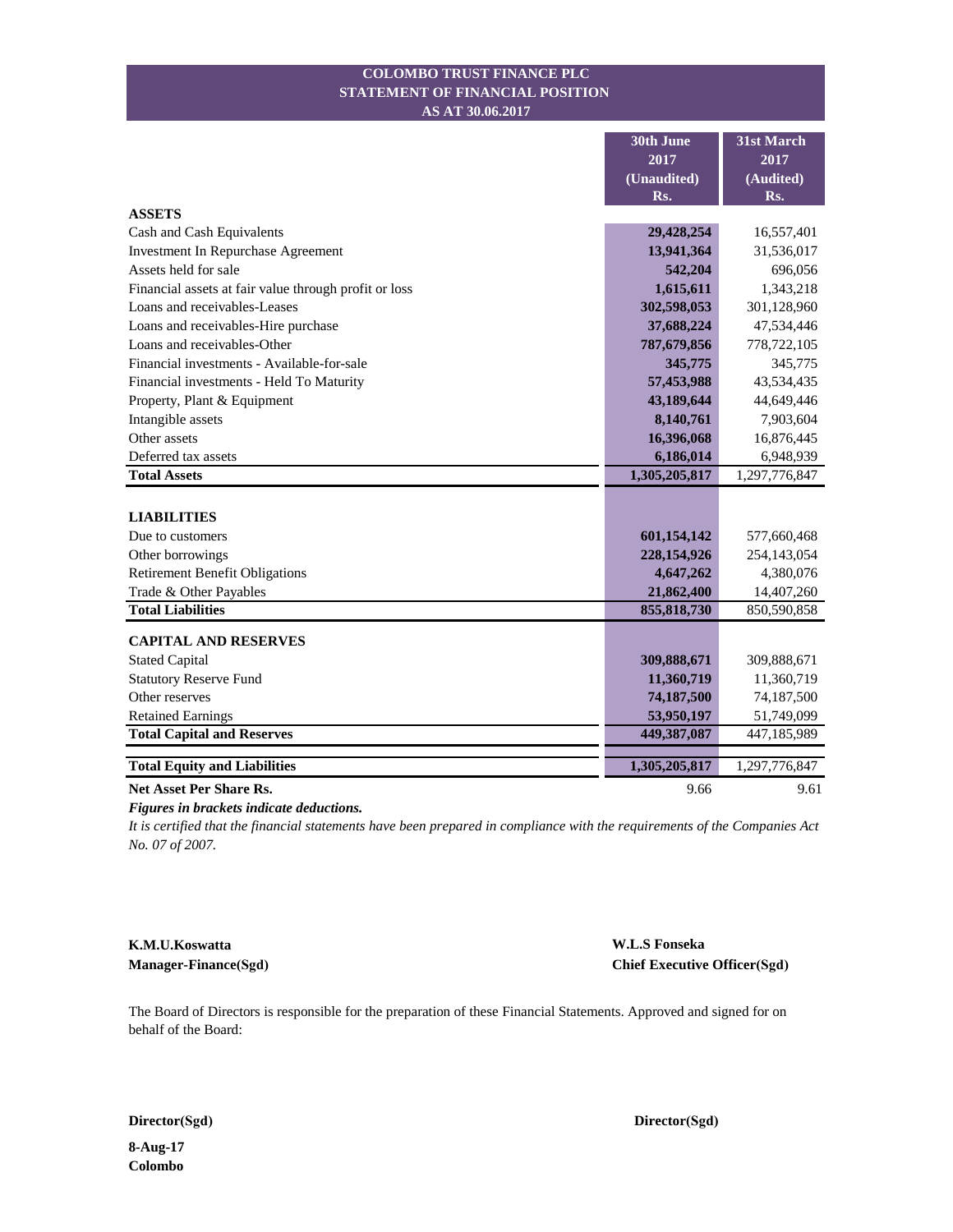#### **COLOMBO TRUST FINANCE PLC STATEMENT OF CHANGES IN EQUITY For the Period ended 30.06.2017**

| For the three month ended (Unaudited)           | <b>Stated Capital</b> | <b>Retained</b><br><b>Earnings</b> | <b>Statutory</b><br><b>Reserve Fund</b> | <b>Revaluation</b><br><b>Reserve</b> | <b>General</b><br><b>Reserve</b> | <b>Total</b> |  |
|-------------------------------------------------|-----------------------|------------------------------------|-----------------------------------------|--------------------------------------|----------------------------------|--------------|--|
|                                                 | Rs.                   | Rs.                                | R <sub>S</sub> .                        | Rs.                                  | Rs.                              | Rs.          |  |
|                                                 |                       |                                    |                                         |                                      |                                  |              |  |
| Balance as at 01st April 2017 (Opening balance) | 309,888,671           | 51,749,099                         | 11,360,719                              | 14,187,500                           | 60,000,000                       | 447,185,989  |  |
| Profit for the Period                           |                       | 2,201,098                          |                                         |                                      |                                  | 2,201,098    |  |
| Other comprehensive income                      |                       |                                    |                                         |                                      |                                  |              |  |
| Transferred to Statutory Reserve Fund           |                       |                                    |                                         |                                      |                                  |              |  |
| Balance as at 30th June 2017 (Closing balance)  | 309,888,671           | 53,950,197                         | 11,360,719                              | 14,187,500                           | 60,000,000                       | 449,387,087  |  |
| Balance as at 01st April 2016 (Opening Balance) | 309,888,671           | 47, 145, 772                       | 11,123,465                              | 14, 187, 500                         | 60,000,000                       | 442,345,408  |  |
| Profit for the Period                           |                       | 3,737,391                          |                                         |                                      |                                  | 3,737,391    |  |
| Other comprehensive income                      |                       |                                    |                                         | ۰                                    | -                                |              |  |
| Transferred to Statutory Reserve Fund           |                       |                                    |                                         |                                      | $\overline{\phantom{0}}$         |              |  |
| Balance as at 30th June 2016 (Closing balance)  | 309,888,671           | 50,883,163                         | 11,123,465                              | 14, 187, 500                         | 60,000,000                       | 446,082,799  |  |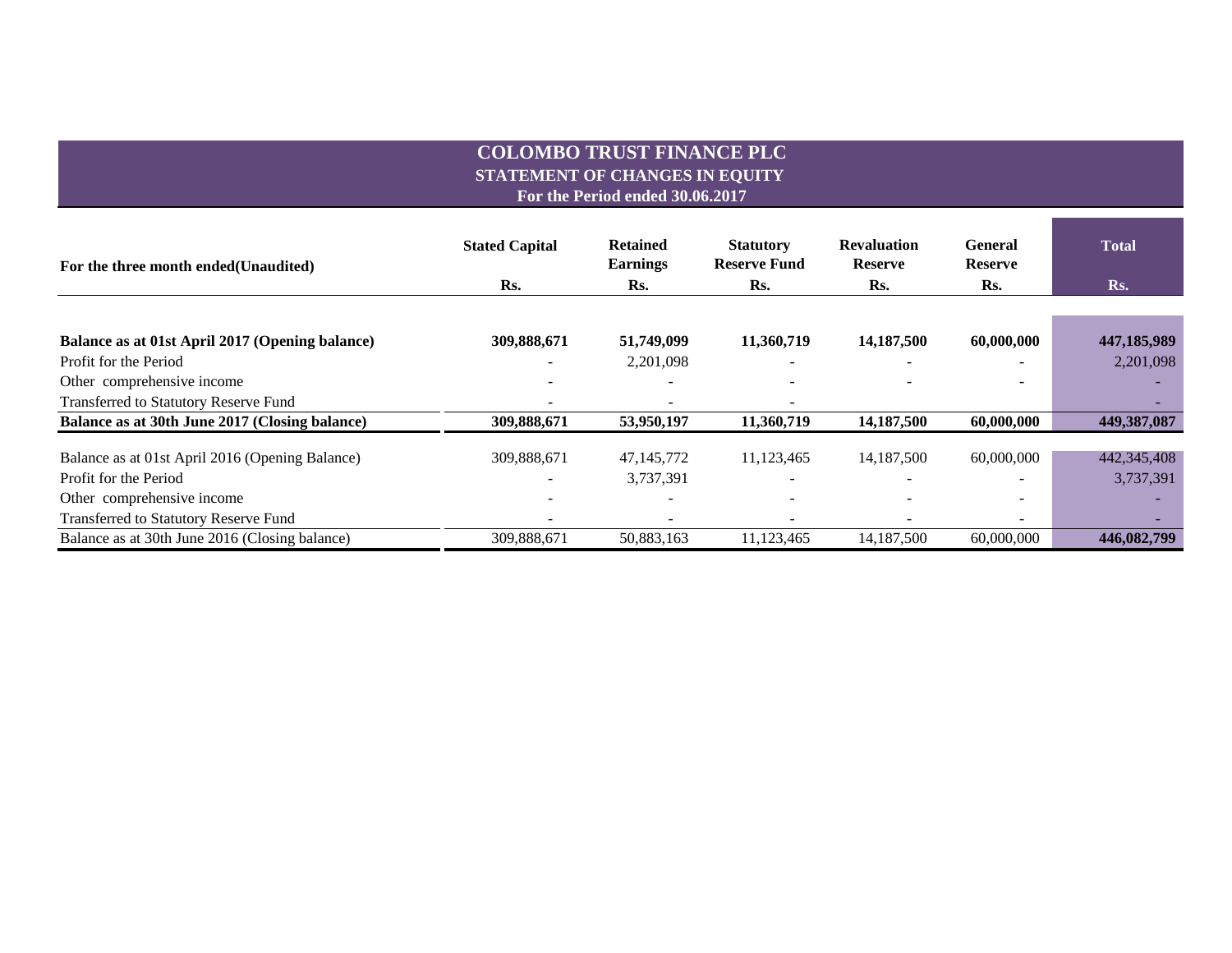#### **COLOMBO TRUST FINANCE PLC STATEMENT OF CASH FLOWS For the Period Ended 30.06.2017**

|                                                                                 | <b>30th June</b>   | 30th June          |
|---------------------------------------------------------------------------------|--------------------|--------------------|
| For the three month period Ended                                                | 2017               | 2016               |
|                                                                                 | Rs.<br>(Unaudited) | Rs.<br>(Unaudited) |
| <b>Cash Flow From Operating Activities</b>                                      |                    |                    |
| Profit Before Income Tax                                                        | 4,003,859          | 3,737,391          |
| <b>Adjustment For,</b>                                                          |                    |                    |
| Depreciation and amortization                                                   | 1,446,867          | 1,749,061          |
| Decrease/(Increase) in Value of trading stock                                   | (378, 944)         | (12, 550)          |
| <b>Investment Income</b>                                                        | (1,786,008)        | (1,560,140)        |
| Provision for retirement benefits obligation                                    | 267,186            | 267,186            |
| Net gain/(loss) from financial instruments at fair value through profit or loss | (272, 393)         | (133, 031)         |
| Impairment on loans and advances                                                | 217,869            | (658, 047)         |
| <b>Operating Profit Before Working Capital Changes</b>                          | 3,498,436          | 3,389,870          |
|                                                                                 |                    |                    |
| (Increase)/ Decrease in Loans and Advances                                      | (798, 491)         | 4,606,550          |
| (Increase) / Decrease in Other Assets                                           | (180, 515)         | (3,176,767)        |
| Increase / (Decrease) in deposits from Customers                                | 23,493,674         | (42, 378, 658)     |
| Increase / (Decrease) in Trade and Other Payables                               | 7,455,140          | (22, 278, 636)     |
| <b>Cash Generated from Operations</b>                                           | 33,468,243         | (59, 837, 641)     |
| Payment of retirement gratuity                                                  |                    |                    |
| <b>Income Tax Paid</b>                                                          |                    |                    |
| <b>Net Cash Flows from Operating Activities</b>                                 | 33,468,243         | (59,837,641)       |
| <b>Cash Flows from Investing Activities</b>                                     |                    |                    |
| Proceeds from Sale of Investment Securities                                     |                    | 708,277            |
| Proceeds from Sale of Assets held for sale                                      | 153,852            |                    |
| Acquisition of Property Plant & Equipment                                       | (224, 222)         | (1,302,174)        |
| Disposal of Property Plant & Equipment                                          |                    |                    |
| Net (Investment)/Maturity in Treasury Bills                                     | (13,919,553)       | (618, 158)         |
| <b>Investment Income Received</b>                                               | 1,786,008          | 1,560,140          |
| Net cash flow from Securities purchased under repurchased agreement             | 17,594,653         | 16,562,039         |
| <b>Net Cash Flows from Investing Activities</b>                                 | 5,390,737          | 16,910,124         |
|                                                                                 |                    |                    |
| <b>Cash Flows from Financing Activities</b>                                     |                    |                    |
| Net Cash Received on Right issue<br>Cash Received from Borrowings               |                    |                    |
| <b>Net Cash Flows from Financing Activities</b>                                 |                    |                    |
| Net Increase/(Decrease) in Cash and Cash Equivalents                            | 38,858,981         | (42, 927, 517)     |
| Cash and Cash Equivalents at the Beginning of the Year                          | 16,557,401         | 19,506,639         |
| Bank Overdraft at the Beginning of the Year                                     | (254, 143, 054)    | (25,658,498)       |
| Cash and cash equivalents at the end of the period                              | (198, 726, 672)    | (49,079,376)       |
|                                                                                 |                    |                    |
| Analysis of cash and cash equivalents at the end of the Period                  |                    |                    |
| <b>Cash and Bank Balances</b>                                                   | 29,428,254         | 14,442,619         |
| <b>Bank Overdraft</b>                                                           | (228, 154, 926)    | (63,521,995)       |
|                                                                                 | (198, 726, 672)    | (49,079,376)       |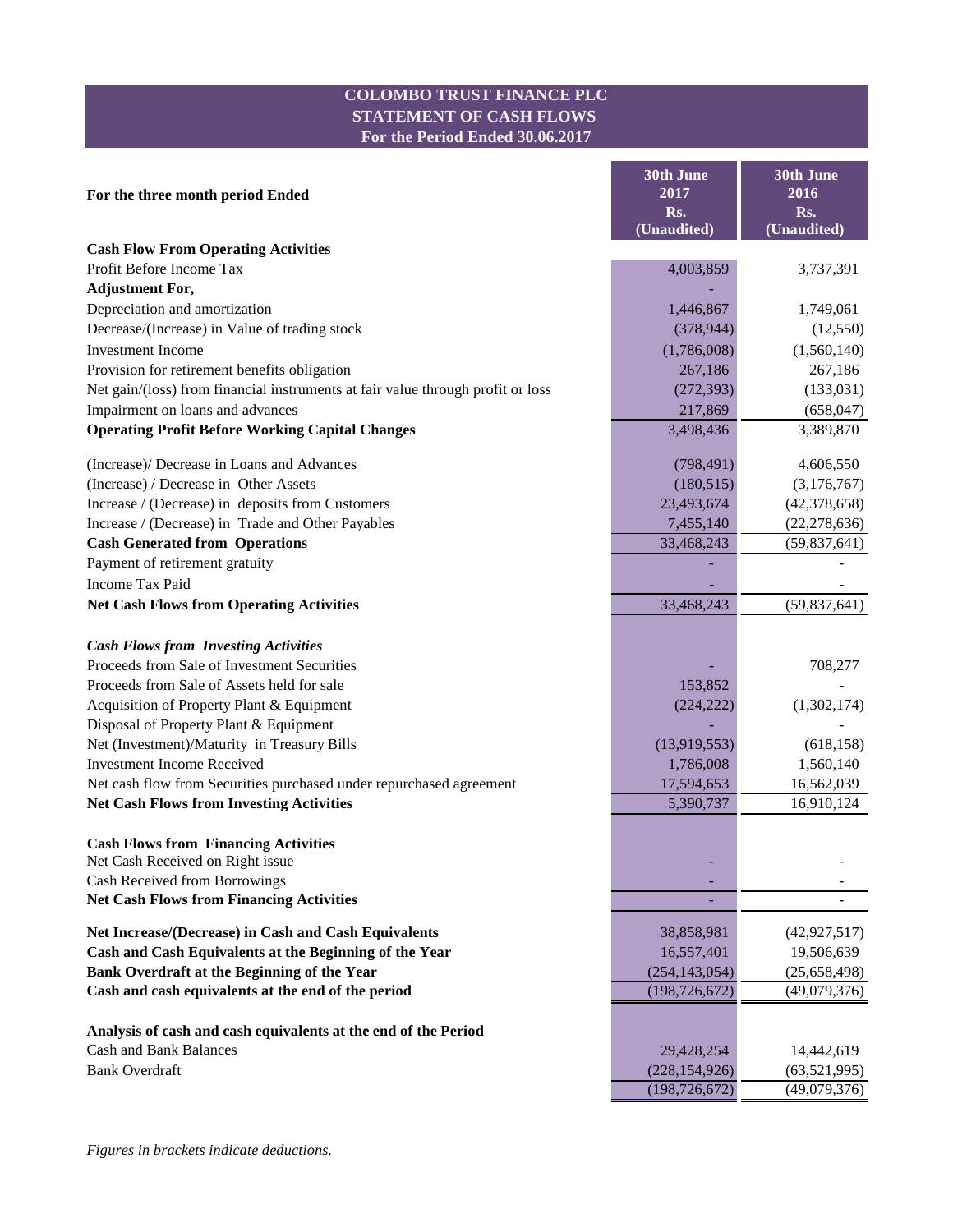#### **For the Period ended 30.06.2017 FINANCIAL REPORTING BY SEGMENT COLOMBO TRUST FINANCE PLC**

#### **FINANCIAL REPORTING BY SEGMENT**

| For the three month ended 30th | Lease & Hire Purchase    |                          | <b>Loans &amp; Advances</b> |               | <b>Investments</b> |                          | <b>Margin Trading</b>    |             | <b>Factoring, Cheque discounting</b><br>and Revolving loan |             | Unallocated |            | <b>Total</b>  |               |
|--------------------------------|--------------------------|--------------------------|-----------------------------|---------------|--------------------|--------------------------|--------------------------|-------------|------------------------------------------------------------|-------------|-------------|------------|---------------|---------------|
| June                           | 2017                     | 2016                     | 2017                        | 2016          | 2017               | 2016                     | 2017                     | 2016        | 2017                                                       | 2016        | 2017        | 2016       | 2017          | 2016          |
| <b>External Operations</b>     |                          |                          |                             |               |                    |                          |                          |             |                                                            |             |             |            |               |               |
| Interest                       | 14,645,375               | 16,095,262               | 9,853,537                   | 6,043,820     | 1,776,000          | 1,556,882                | 6,252,982                | 4,220,998   | 18,194,647                                                 | 10,760,948  | $\sim$      | $\sim$     | 50,722,541    | 38,677,910    |
| Fee Base Income & Others       | 125,120                  | 209,824                  | 457,472                     | 60,298        | $\blacksquare$     |                          | $\overline{\phantom{a}}$ |             |                                                            |             | 91,503      | 124,777    | 674,095       | 394,899       |
| Capital gains                  | $\overline{\phantom{a}}$ | $\overline{\phantom{a}}$ | $\overline{\phantom{a}}$    |               |                    | $\overline{\phantom{a}}$ | $\overline{\phantom{a}}$ |             |                                                            |             | $\sim$      |            |               |               |
| Dividends                      |                          | $\overline{\phantom{a}}$ | . .                         |               | 10,008             | 3,258                    | $\overline{\phantom{a}}$ |             |                                                            |             |             |            | 10,008        | 3,258         |
| Other                          | 1,310,362                | 1,741,079                | $\sim$                      | $\sim$        | 272,393            | 133,031                  | $\overline{\phantom{a}}$ |             | <b>.</b>                                                   |             | 625,803     | 253,704    | 2,208,558     | 2,127,814     |
| <b>Total Revenue</b>           | 16,080,857               | 18,046,165               | 10,311,009                  | 6,104,118     | 2,058,401          | 1,693,171                | 6,252,982                | 4,220,998   | 18,194,647                                                 | 10,760,948  | 717,306     | 378,481    | 53,615,202    | 41,203,881    |
| Profit before tax              |                          |                          |                             |               |                    |                          |                          |             |                                                            |             |             |            | 4,003,859     | 3,831,669     |
| Taxation (expense)/Reversal    |                          |                          |                             |               |                    |                          |                          |             |                                                            |             |             |            | (1,802,761)   |               |
| Profit after tax               |                          |                          |                             |               |                    |                          |                          |             |                                                            |             |             |            | 2,201,099     | 3,831,669     |
| <b>Other Information</b>       |                          |                          |                             |               |                    |                          |                          |             |                                                            |             |             |            |               |               |
| As at 30th June                |                          |                          |                             |               |                    |                          |                          |             |                                                            |             |             |            |               |               |
| <b>Segment assets</b>          | 340,286,276              | 355,452,568              | 301,501,091                 | 214, 127, 203 | 73,356,738         | 77,759,950               | 164,584,717              | 102,270,928 | 380,100,059                                                | 288,068,273 | 45,376,936  | 58,202,407 | 1,305,205,817 | 1,095,881,329 |
|                                | 26%                      | 32%                      | 23%                         | 20%           | 6%                 | 7%                       | 13%                      | 9%          | 29%                                                        | 26%         | 3%          | 5%         | 100%          | 100%          |
| <b>Segment Liabilities</b>     | 223,124,479              | 210,733,625              | 197,693,174                 | 126,947,463   | 48,099,748         | 46,100,767               | 107,917,603              | 60,632,347  | 249,230,233                                                | 170,784,169 | 29,753,492  | 34,505,881 | 855, 818, 730 | 649,704,252   |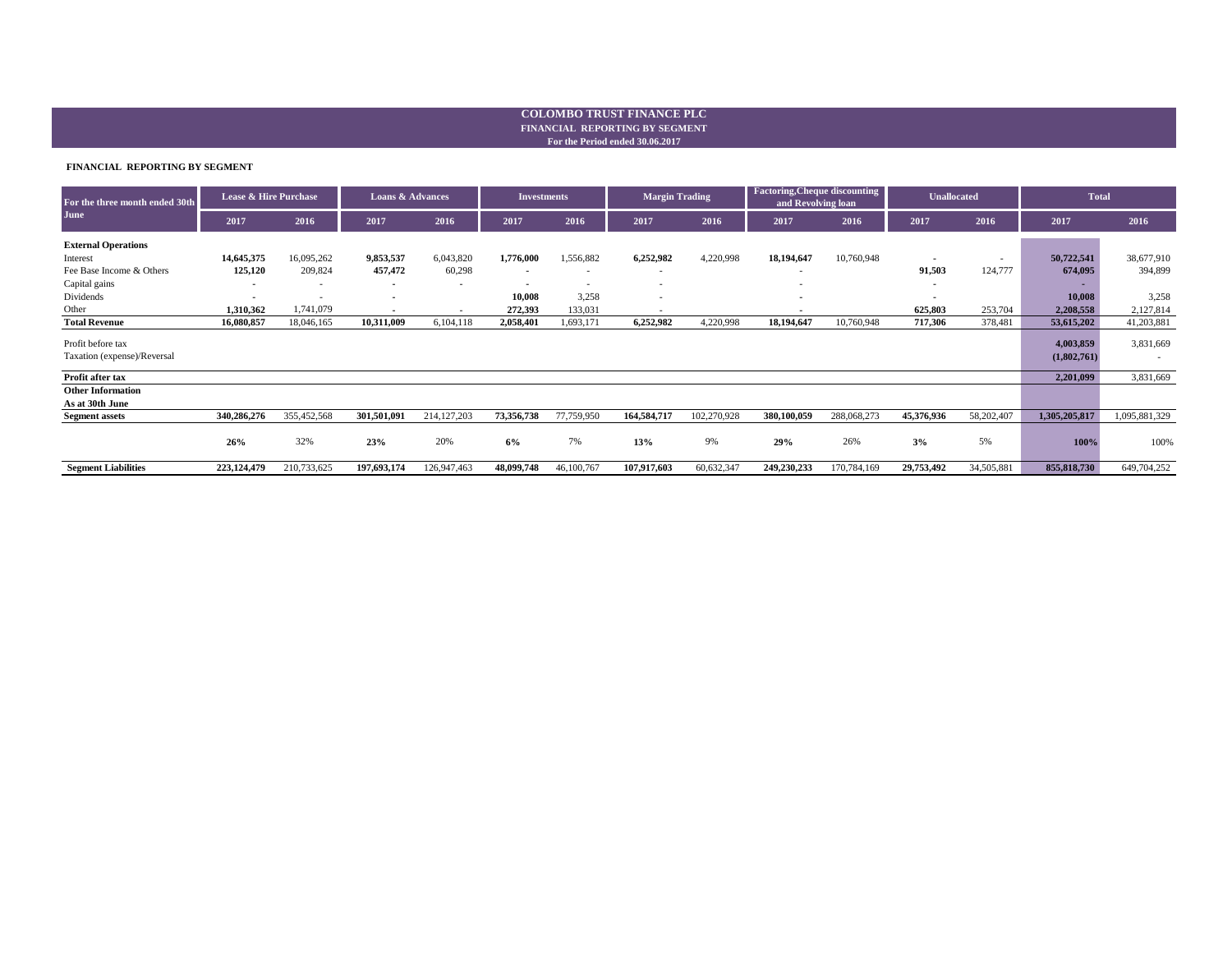# *COLOMBO TRUST FINANCE PLC Notes to the financial statements*

## INFORMATION ON ORDINARY SHARES OF THE COMPANY

#### **Market Price Per Share**

Market Prices per ordinary share for the quarter ended 30th June 2017 were as follows;

|                          | Rs.   |
|--------------------------|-------|
| <b>Highest Price</b>     | 14.90 |
| Lowest Price             | 10.10 |
| <b>Last Traded Price</b> | 13.00 |

### SHAREHOLDERS' INFORMATION

#### **Twenty Largest Shareholders as at 30.06.2017**

|                |                                                           | <b>No of Shares</b> | $%$ of<br><b>Holding</b> |
|----------------|-----------------------------------------------------------|---------------------|--------------------------|
| $\mathbf{1}$   | Cargills Bank Limited                                     | 37,374,598          | 80.34%                   |
| $\overline{2}$ | Pan Asia Banking Corporation PLC/ Lankem Ceylon PLC       | 3,376,365           | 7.26%                    |
| 3              | Pan Asia Banking Corporation PLC/ Divasa Equity (Pvt) Ltd | 1,119,053           | 2.41%                    |
| 4              | Seylan Bank PLC/HVA Lanka Exporters (Pvt) Ltd.            | 929,014             | 2.00%                    |
| 5              | Seylan Bank PLC/ Divasa Equity (Pvt) Ltd.                 | 687,542             | 1.48%                    |
| 6              | South Asian Investment (Pvt) Ltd                          | 313,461             | 0.67%                    |
| $\tau$         | Mr. A R H Fernando                                        | 246,620             | 0.53%                    |
| 8              | Mr W A S P De Saram                                       | 192,014             | 0.41%                    |
| 9              | Mr Y J Perera                                             | 187,693             | 0.40%                    |
| 10             | Mrs. S G De Silva                                         | 181,210             | 0.39%                    |
| 11             | Mutiara Holdings (Private) Ltd                            | 152,962             | 0.33%                    |
| 12             | Waldock Mackenzie Limited/Mr.D.B.N.Samaratunge            | 91,342              | 0.20%                    |
| 13             | Mr. D G Wijemanna                                         | 68,091              | 0.15%                    |
| 14             | Mr. T Thavaraj                                            | 57,629              | 0.12%                    |
| 15             | Bansei Securities Capital (Pvt) Ltd/M.A.U. Gnanatilake    | 57,613              | 0.12%                    |
| 16             | Lankem Ceylon PLC                                         | 56,000              | 0.12%                    |
| 17             | Mr A N William                                            | 50,000              | 0.11%                    |
| 17             | Mr M G A R Cooray / Mrs. B W Cooray                       | 50,000              | 0.11%                    |
| 19             | Lankem Developments PLC                                   | 47,474              | 0.10%                    |
| 20             | Mrs. N Premathasan                                        | 36,381              | 0.08%                    |
|                |                                                           | 45,275,062          | 97.33%                   |
|                | Others                                                    | 1,244,181           | 2.67%                    |
|                | <b>Total</b>                                              | 46,519,243          | 100.00%                  |